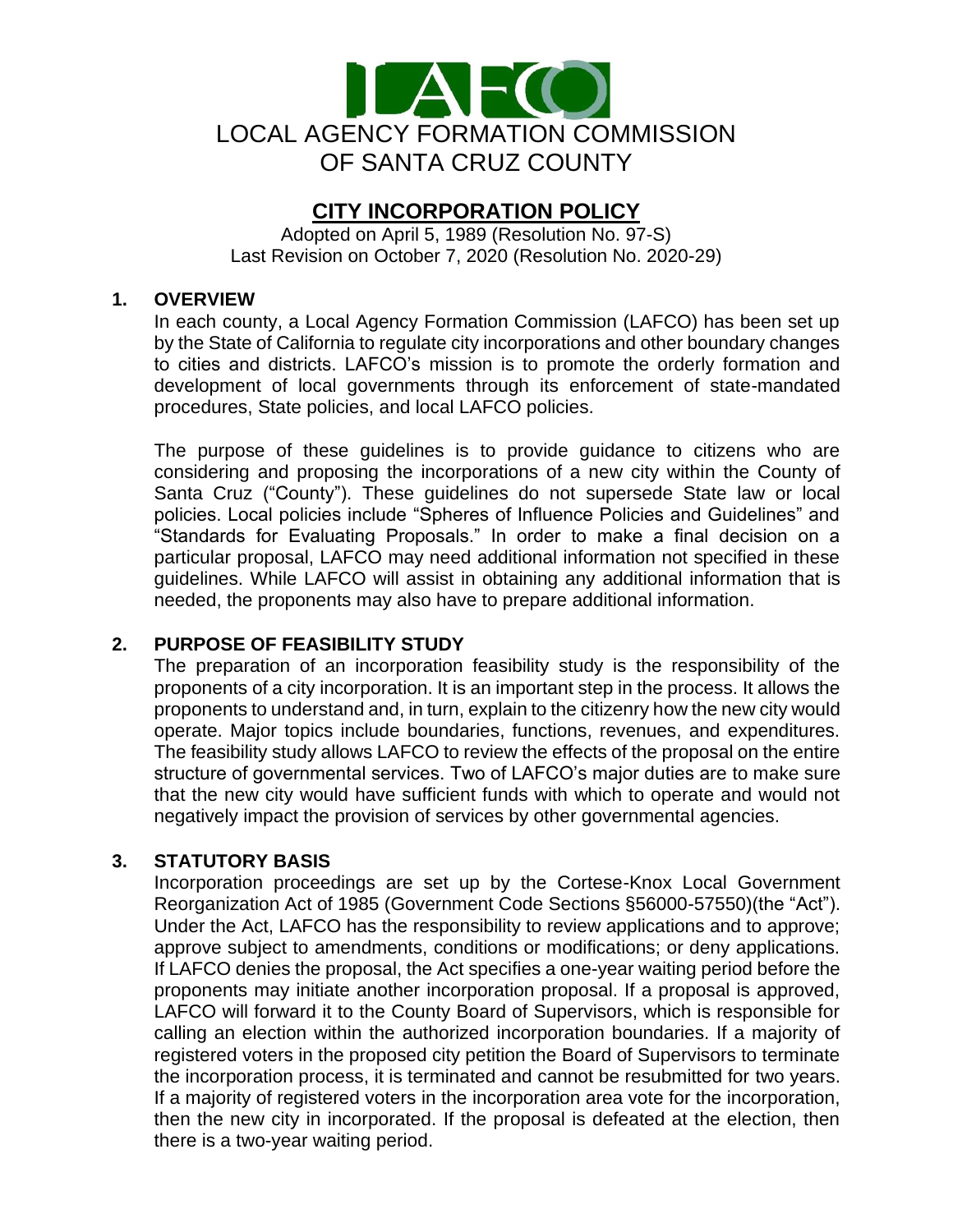# **4. CONTENTS OF FEASIBILITY STUDY**

For LAFCO to make its decision, sufficient information needs to be put on record and analyzed by the registered voters, the affected governmental agencies, and LAFCO staff. The basic elements of a feasibility study are:

- 1) Reason for proposal.
- 2) Proposed boundary map at a scale that allows the identification of individual assessor's parcels.
- 3) The population and number of registered voters in the incorporation area. Projection of population growth for the next ten years.
- 4) The assessed value of the property in incorporation area.
- 5) A description of the local agencies which presently serve the community, with a discussion of the range and level of services currently provided.
- 6) A list and discussion of the functions that the new city would assume.
- 7) A discussion and supporting data on the financial and service efficiency impacts that the proposal would have on all governmental agencies that would give up service responsibility as a result of this proposal. This discussion should include the effects of the incorporation on adjacent communities, special districts, and the County.
- 8) A list and descriptions of the County and special district functions that the new city is not proposed to assume, a list of the special districts that are proposed to continue services to the new city, and a discussion of the foreseeable level of services in the community after incorporation. If the new city would have any impacts on these districts (including economic or level of service impacts), the feasibility study should discuss the impacts and quantify them, where possible.

A clear and compelling rationale must be provided if the continued overlap of any special district (e.g., water, fire, parks, sanitation, or storm drainage) is proposed. There should be a special emphasis on the impact of incorporation on the County or any special districts which are currently providing services to the area immediately surrounding the proposed city.

- 9) A map showing a proposed sphere of influence of the new city, including the existing sphere of influence of any city that overlaps or comes within two miles of the proposed city sphere.
- 10) A ten-year forecast of revenues and expenditures for the new city broken out by revenue and expenditure categories. The forecast should include the applicable categories in the same order. Where fees will be set by municipality, include projection of fee levels and anticipated volume. Table A depicts the required financial information as part of the ten-year projections.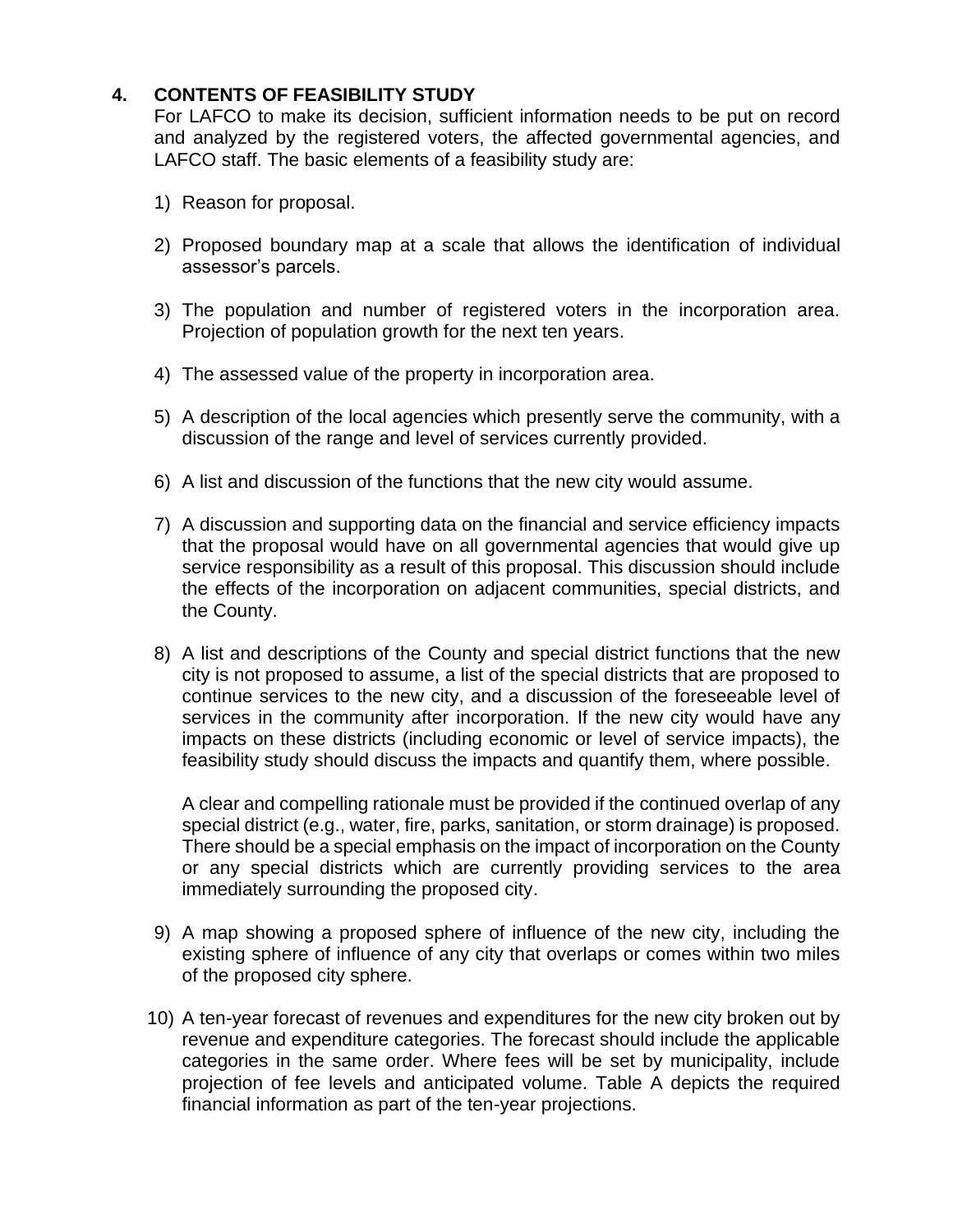| <b>Revenue</b>                                          | <b>Expenditure</b>                                                 |
|---------------------------------------------------------|--------------------------------------------------------------------|
| 1. Property Tax                                         | 1. Legislative                                                     |
| <b>Sales and Use Taxes</b><br>2.                        | 2.<br><b>Management and Support</b>                                |
| 3. Transportation Taxes                                 | <b>Capital Improvements (Municipal</b><br>3.<br>Buildings, etc.)   |
| <b>Transient Lodging Taxes</b><br>4.                    | Police<br>4.                                                       |
| Franchise<br>5.                                         | 5. Fire                                                            |
| <b>Business License Taxes</b><br>6.                     | 6.<br><b>Animal Regulation</b>                                     |
| <b>Real Property Transfer Taxes</b><br>7.               | <b>Weed Abatement</b><br>7.                                        |
| <b>Utility Users Tax</b><br>8.                          | 8. Street Lighting                                                 |
| <b>Construction Permits</b><br>9.                       | <b>Disaster Preparedness</b><br>9.                                 |
| 10. Vehicle Code Fines and Forfeitures                  | 10. Streets, Highways, and Storm Drains                            |
| 11. Investment Earnings                                 | 11. Street Trees and Landscaping                                   |
| 12. State Motor Vehicle In-Lieu Tax                     | 12. Public Transit                                                 |
| 13. State Cigarette Tax                                 | 13. Planning                                                       |
| 14. State Homeowners Relief Tax                         | 14. Construction and Engineering<br><b>Regulations Enforcement</b> |
| 15. State Gasoline Tax and SB 325 Funds                 | 15. Housing and Community Development                              |
| 16. Federal Aid for Urban Streets                       | 16. Community Promotion                                            |
| 17. Zoning and Subdivision Fees                         | 17. Physical and Mental Health                                     |
| 18. Plan Checking Fees                                  | 18. Solid Waste                                                    |
| <b>19. Animal Shelter Fees</b>                          | 19. Sewers                                                         |
| 20. Engineering Fees                                    | 20. Parks and Recreation                                           |
| 21. Weed and Lot Cleaning                               | 21. Libraries                                                      |
| 22. Sewer Service Charges and<br><b>Connection Fees</b> | 22. Water                                                          |
| 23. Solid Waste Revenues                                | 23. Child Care                                                     |
| 24. Library Fines and Fees                              | 24. Senior Services                                                |
| 25. Park and Recreation Fees                            | 25. Other Expenses                                                 |
| 26. Water Service Charges and<br><b>Connection Fees</b> |                                                                    |
| 27. Other Revenues                                      |                                                                    |

# **Table A: Ten-Year Forecast (Revenue & Expenditure)**

The above list is not meant to be all-inclusive. Additional items may be added. When appropriate, any additions should be included in the same category as outlined in the State Controller's Annual Report of the Financial Transactions Concerning Cities of California. The expenditure chart should summarize the level of service and basis for each expenditure. Projected staffing levels should be included. The background information should be included in the report and based on prevailing staffing patterns and wage rates in comparable communities.